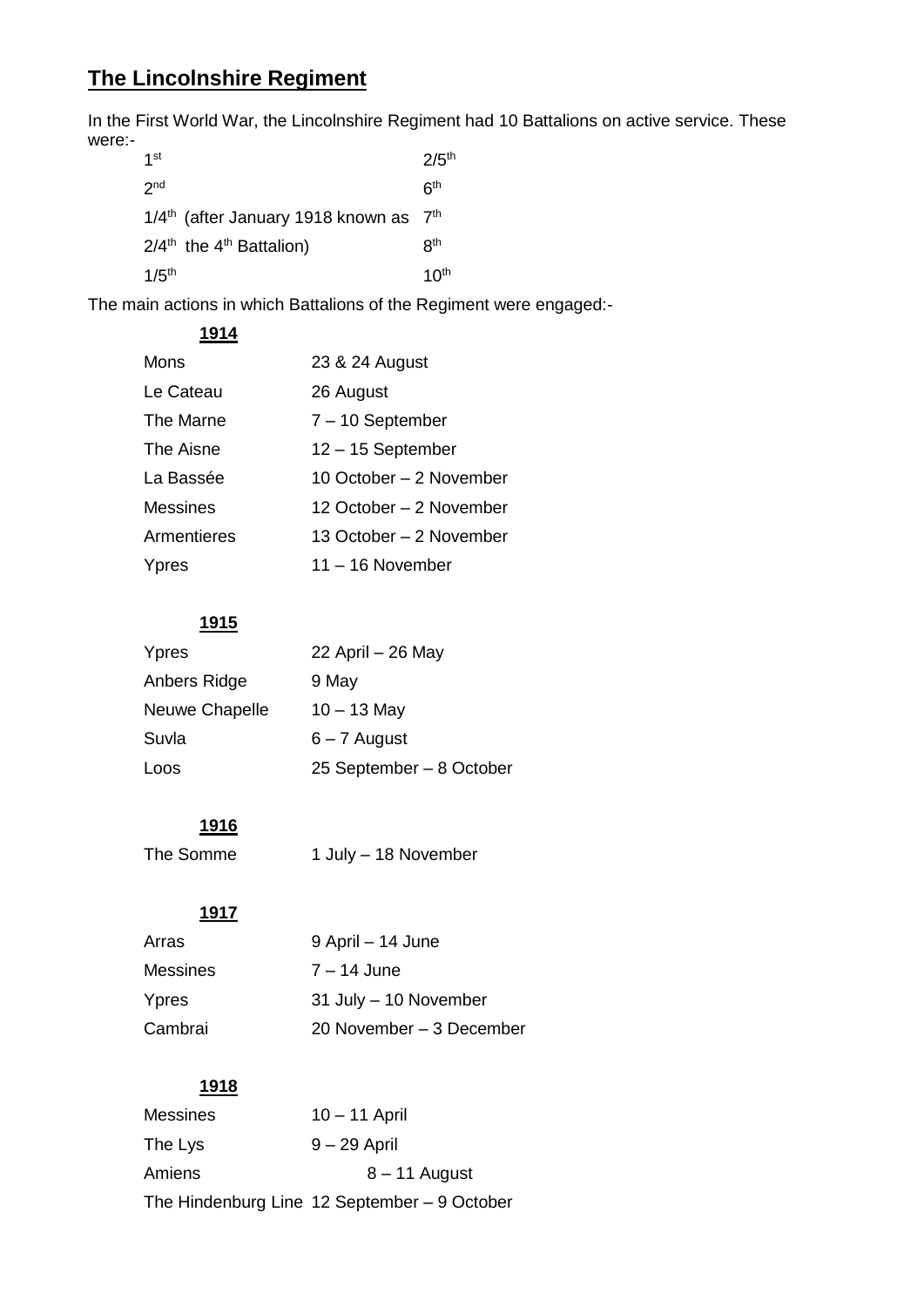## **Victoria Cross winners in the First World War**

| <b>Acting CpI Charles Richard Sharpe</b>                                                            | 9 May 1915        | Rouge Bancs, France                     |
|-----------------------------------------------------------------------------------------------------|-------------------|-----------------------------------------|
| Capt Percy Howard Hansen                                                                            | 9 August 1915     | Yilgluin Burin, Gallipoli               |
| Acting Lt Col Lewis Pugh Evans<br><b>Belgium</b>                                                    | 4 October 1917    | Near Zonnebeke,                         |
| The Rev Theodore Bayley Hardy<br>(Temporary Chaplian to the Forces 4 <sup>th</sup> Class)<br>France | <b>April 1918</b> | Near Bucquoy and East of<br>Gonnecourt, |
| Lance Sgt Walter Simpson (Arthur Evans)                                                             | 2 September 1918  | South west of Etaing, France            |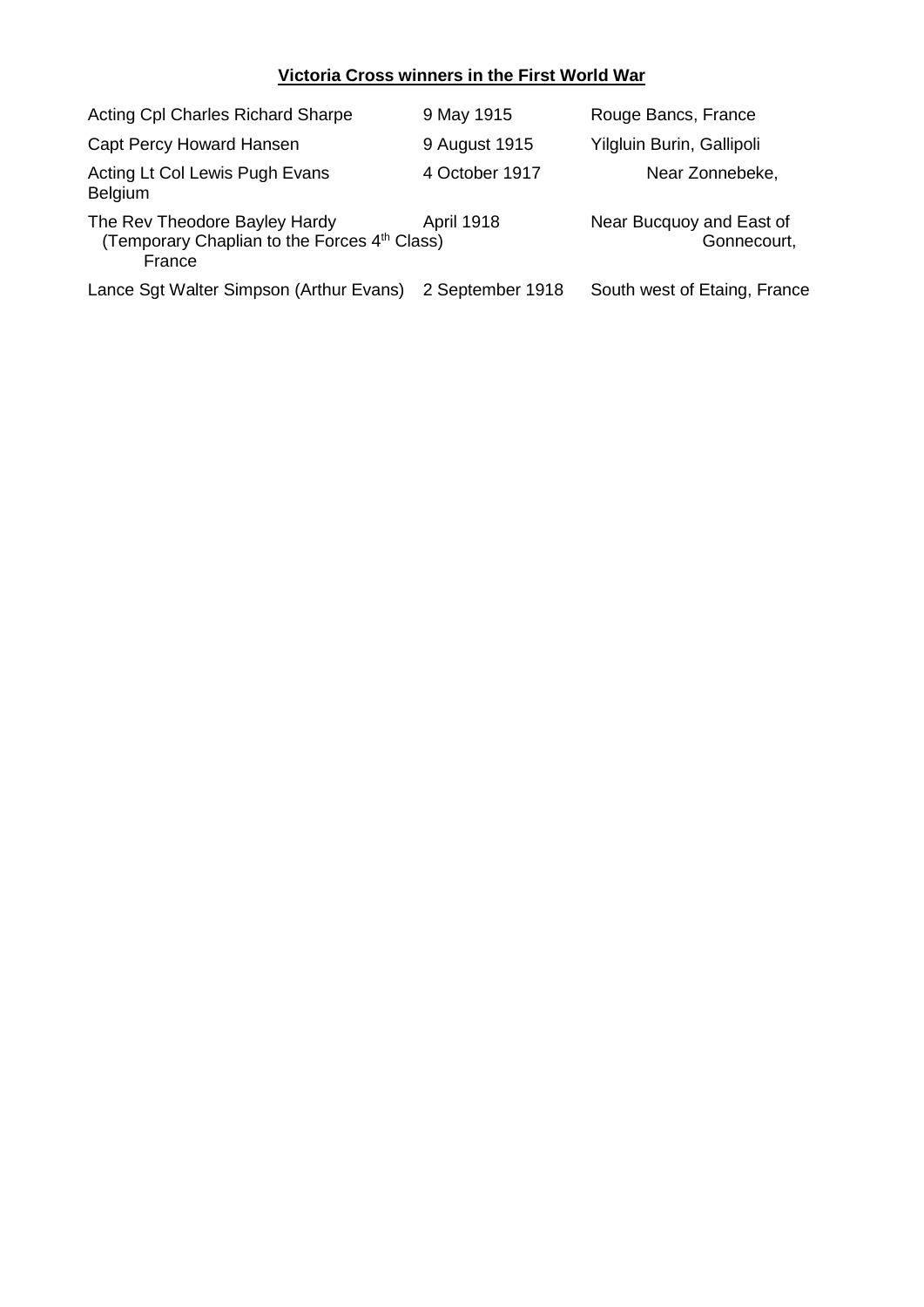## **The Lincolnshire Regiment 1914 – 1918**

### **1 st Battalion Casualties**

 **1914** ranks ranks

Le Cateau 26 August 1 officer, over 43 other ranks

La Bassée 10 October – 2 November ) Messines 12 October – 2 November } 231 killed and wounded Armentiers 13 October – 2 November ) Nonne Bosschen 11 – 16 November 'more losses'. No figure.

 **1915** Bellewaarde 16 June 16 June No figures

### **1916**

Albert (The Somme)  $1 - 13$  July  $1 - 13$  Approximately 369 Bazentan Ridge (The Somme)  $14 - 17$  July ) casualties Flers-Courcelotte (The Somme) 15 – 22 Septmber Heavy losses Gueudecourt (The Somme) 25 – 28 September No figure

#### **1917**

1<sup>st</sup> Battle of Scarpe 9 – 14 April 1<sup>st</sup> Battle of Scarpe 3<sup>rd</sup> Batlle of Scarpe 3 – 4 May No figure Menin Road Ridge 20 – 25 September Casualties Broodseinde **4 October** 4 October **Heavy casualties** 2<sup>nd</sup> Battle of Passchendaele 26 October - 10 November Casualties

# **1918**

1 st Battle of Bapaume 24 – 25 March Casualties Bailleul 13 – 15 April Casualties 2 nd Battle of Kemmel 25 – 26 April Casualties The Aisne 27 May – 6 June Casualties Albert 21 – 23 August 2014 Casualties 2<sup>nd</sup> Battle of Bapaume Epéley 18 September Casualties Canal du Nord 27 September – 1 October Casualties Cambrai 8 – 9 October Casualties The Selle 17 – 25 October Casualties

31 August – 3 September Casualties The Sambre **4 November Casualties** 

Mons 23 – 24 August 4 officers, 130 other

The Marne  $7 - 10$  September 4 officers, 30 other ranks The Aisne 12 – 15 September 12 – 15 September 12 – 15 September 12 – 15 September 12 – 15 September 12 – 15 September 12 – 15 September 12 – 15 September 12 – 15 September 12 – 15 September 12 – 15 September 12 – 15 Septem

Ypres 22 April – 26 May 1988 nearly 300 casualties

St Quentin 21 – 23 March Casualties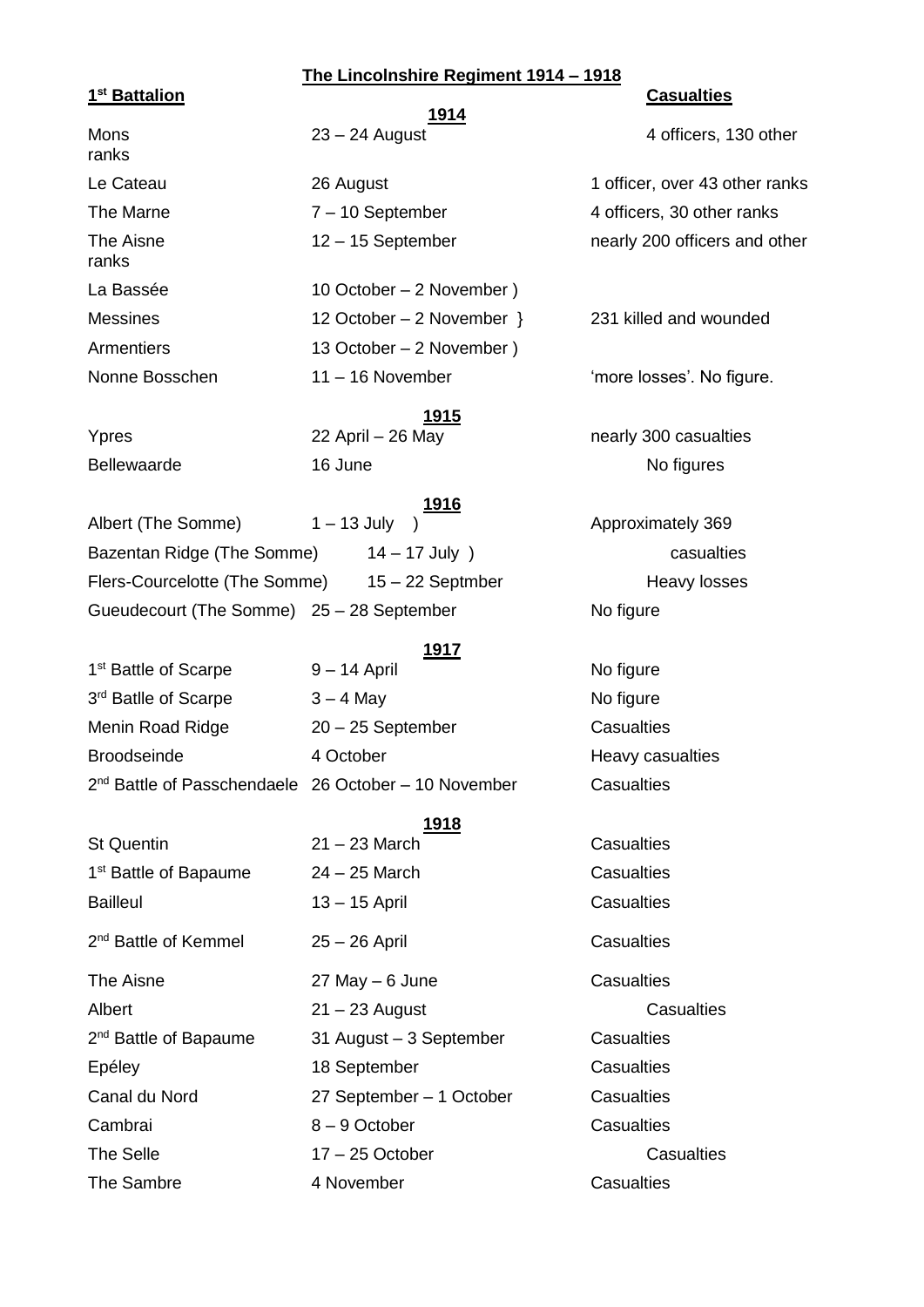| <b>2nd Battalion</b>                                                            |                                  |               |               | <b>Casualties</b>      |
|---------------------------------------------------------------------------------|----------------------------------|---------------|---------------|------------------------|
| <b>Neuve Capelle</b><br>wounded                                                 | $10 - 13$ March                  | <u>1915</u>   |               | Over 300 killed and    |
| Ambers Ridge                                                                    | 9 May                            |               |               | <b>Casualties</b>      |
| <b>Bois Grenier</b>                                                             | 25 September                     |               |               | Casualties             |
|                                                                                 |                                  | <u> 1916</u>  |               |                        |
| Albert (The Somme)                                                              | $1 - 13$ July                    |               |               | 285 killed and wounded |
| Zenith Trench (The Somme) 23 October                                            |                                  |               |               |                        |
|                                                                                 |                                  | <u> 1917</u>  |               |                        |
| Hindenburg Line                                                                 | 14 March - 5 April               |               |               | Heavy casualties       |
| Pilckem Ridge                                                                   | 31 July - 2 August               |               |               | Casualties             |
| Langemarck                                                                      | 16 - 18 August                   |               |               | Casualties             |
|                                                                                 |                                  | <u> 1918 </u> |               |                        |
| <b>St Quentin</b>                                                               | $21 - 23$ March                  |               |               |                        |
| 1 <sup>st</sup> Battle of Bapaume                                               | $24 - 25$ March                  |               | $\mathcal{E}$ |                        |
| <b>Messines</b>                                                                 | $10 - 11$ April                  |               |               |                        |
| 2 <sup>nd</sup> Battle of Kemmel                                                | $25 - 26$ April                  |               |               |                        |
| The Aisne                                                                       | $27$ May $-6$ June               |               |               |                        |
| Albert                                                                          | $21 - 23$ August                 |               |               |                        |
| 2 <sup>nd</sup> Battle of Bapaume                                               | 31 August - 3 September ) -      |               |               | Casualties             |
| Epéley                                                                          | 18 September                     |               |               |                        |
| Canal du Nord                                                                   | 27 September - 1 October         |               |               |                        |
| Cambrai                                                                         | 8-9 October                      | )             |               |                        |
| <b>The Selle</b>                                                                | $17 - 25$ October                |               |               |                        |
| The Sambre                                                                      | 4 November                       |               |               |                        |
| 1/4 <sup>th</sup> Battalion                                                     |                                  |               |               |                        |
| Loos                                                                            | 25 September - 8 October         | <u> 1915</u>  |               | <b>Casualties</b>      |
| The Hohenzollern Redoubt                                                        | 13 14 October                    |               |               | 172 killed             |
|                                                                                 |                                  |               |               |                        |
| Gommecourt Salient (The Somme) 1 July                                           |                                  | <u> 1916</u>  |               | 3 killed or wounded    |
| 2/4 <sup>th</sup> Battalion (after January 1918, the 4 <sup>th</sup> Battalion) |                                  | <u> 1917 </u> |               |                        |
| Hindenburg Line                                                                 | 14 March - 5 April               |               |               | Heavy casualties       |
| Polygon Wood                                                                    | 26 September - 3 October         |               | $\lambda$     |                        |
| Cambrai                                                                         | 20 November - 3 December )       |               |               |                        |
|                                                                                 |                                  | <u> 1918</u>  |               | <b>Casualties</b>      |
| <b>St Quentin</b><br><b>Bailleul</b>                                            | $21 - 23$ March<br>13 - 15 April |               |               |                        |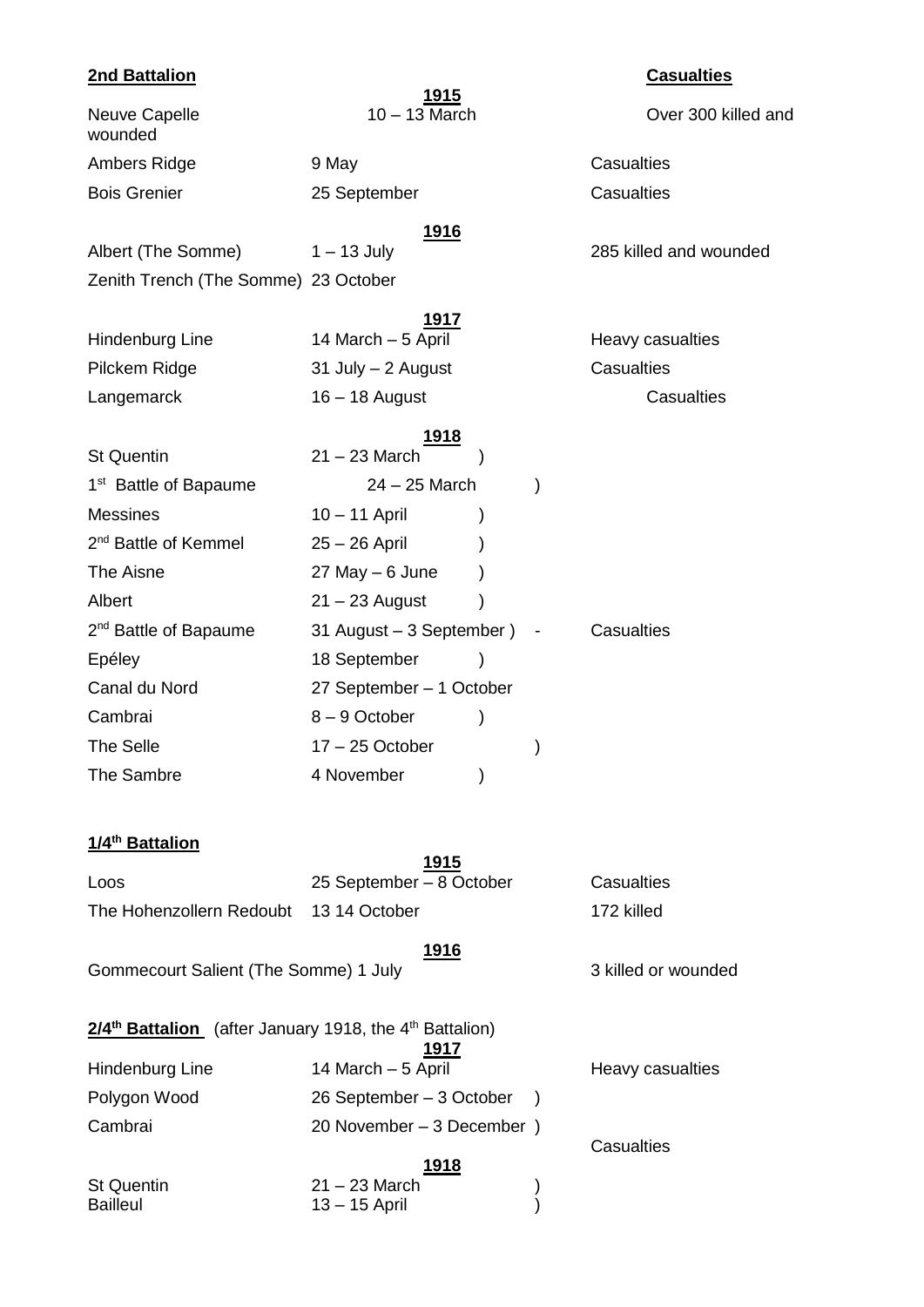# **1/5th Battalion Casualties 1915** Loos 25 September – 8 October Casualties The Hohenzollern Redoubt 13 – 14 October 195 killed and about twice as many wounded. **1916** Gommecourt Salient (The Somme) 1 July 48 casualties **1918** St Quentin Canal 29 September – 2 October ) Beaurevoir Line 3-5 October ) Cambrai 8 – 9 October ) - Casualties The Selle 17 – 25 October ) The Sambre **4 November** (1) **2/5th Battalion 1917** Hindenburg Line 14 March – 5 April  $\overline{P}$  Heavy casualties Polygon Wood 26 September – 3 October Heavy casualties Cambrai 20 November – 3 December Heavy casualties **1918** St Quentin 21 – 23 March Heavy casualties Bailleul 13 – 15 April Heavy casualties **6 th Battalion 1915** The Landing at Suvla  $6 - 7$  May  $)$  (Nearly 100 casualties Chocolate Hill 67 May (Gallipoli Anafasta Ridge **19 August 19 August** 1 Anafasta Ridge in the Security of August 2016 19 August 2016 Scimitar Hill 21 August ) No figure for casualties **1916** Egypt Feb – July Thiepval Ridge 26 – 28 September 15 killed, 71 wounded **1917**  $N$ essines  $7 - 14$  June  $\overline{1}$  Casualties Langemarck 16 – 18 August Casualties Poekapelle 9 October 9 9 October Casualties **1918**

# Drocourt Quéant 2 – 3 September Casualties Canal du Nord 27 September – 1 October Casualties Cambrai 8 – 9 October Casualties The Sambre **4 November Casualties**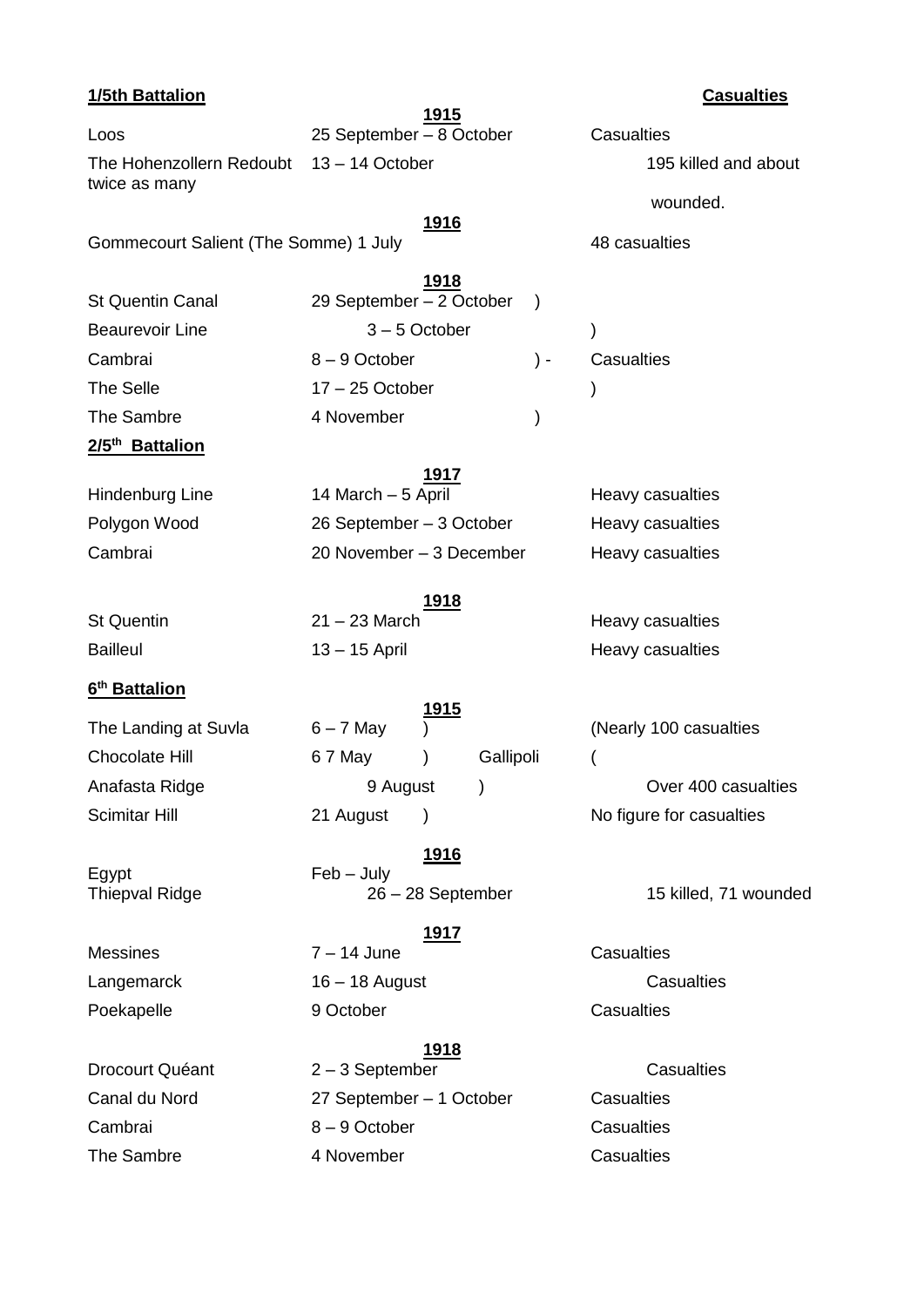## **7 th Battalion**

|                                               | 1916                      |            |
|-----------------------------------------------|---------------------------|------------|
| 2 <sup>nd</sup> Battle of the Scarpe<br>ranks | $23 - 24$ April           | Nea        |
| The Bluff                                     | 14 – 15 February; 2 March | Casualties |
| Albert (The Somme)                            | $1 - 13$ July             | About 200  |
| Delille Wood (The Somme)                      | 15 July - 3 September     | Cas        |
|                                               | 1917                      |            |
| 2 <sup>nd</sup> Battle of the Scarpe          | $23 - 24$ April           | Cas        |
| Roeux                                         | $13 - 14$ May             | Casualties |
| Poekapelle                                    | 9 October                 | Casualties |
| 1 <sup>st</sup> Battle of Passchendaele       | 12 October                | Casualties |

## **1918**

| <b>St Quentin</b>                 | 21 - 23 March           | Casualties |
|-----------------------------------|-------------------------|------------|
| 1 <sup>st</sup> Battle of Bapaume | $24 - 25$ March         | Casualties |
| Amiens                            | $8 - 11$ August         | Cas        |
| Albert                            | 21 - 23 August          | Casualties |
| 2 <sup>nd</sup> Battle of Bapaume | 31 August - 3 September | Casualties |
| Epéhy                             | 18 September            | Casualties |
| Cambrai                           | 8-9 October             | Casualties |
| The Selle                         | $17 - 25$ October       | Cas        |
| The Sambre                        | 4 November              | Casualties |

## **8 th Battalion**

**1915**

Albert (The Somme) 1 – 13 July 214 casualties The Ancre (The Somme) 13 – 18 November

!st Battle of the Scarpe 9 - 14 April Casualties 2<sup>nd</sup> Battle of the Scarpe 23 – 24 April 2011 Casualties Arleux 28 – 29 April Casualties Pilckem Ridge 31 July – 2 August Casualties Broodseinde 4 October Casualties

The Ancre **5 April** 5 April **Casualties** 2<sup>nd</sup> Battle of Bapaume

**1916**

**1917**

## **1918**

Albert 21 – 23 August 2014 Casualties 31 August – 3 September Casualties Cambrai 8 – 9 October Casualties The Sambre **4 November** 4 November **Casualties** 

Nearly 200 casualties all

200 casualties **Casualties** 

**Casualties** 

24 – 25 March Casualties 8 – 11 August Casualties 21 - 23 August Casualties 31 August – 3 September Casualties 18 September Casualties 8 – 9 October Casualties 17 – 25 October Casualties

Loos 25 September – 8 October Almost 500 casualties, all ranks